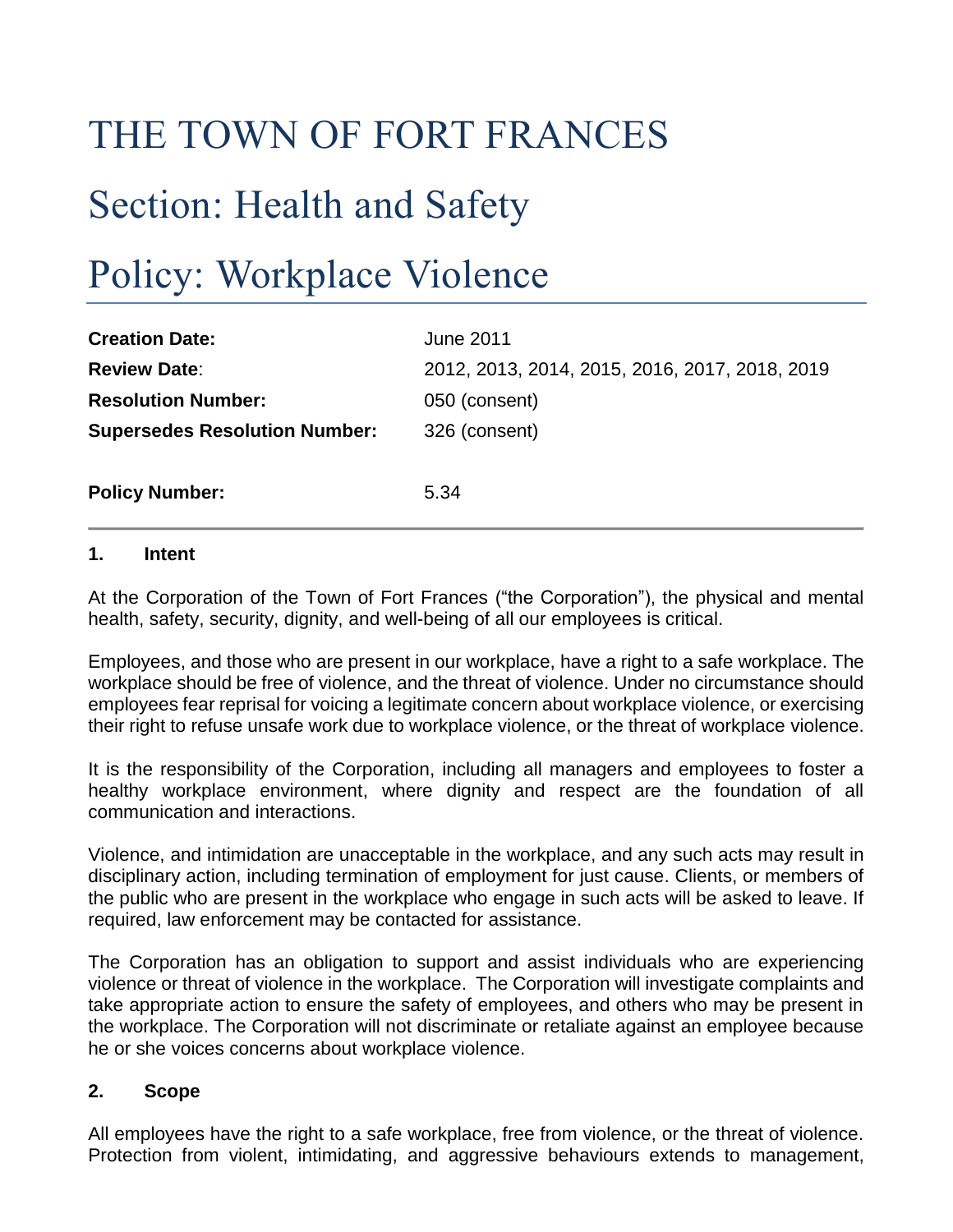colleagues, subordinates, clients, customers and other business contacts who are present in the workplace.

As such, this policy applies to all employees, management, elected officials, and members of boards and committees, referred to as "staff" and/or "employees".

The workplace is not confined to the offices and buildings of the Corporation. It also includes washrooms, locker rooms, worksites, vehicles and equipment, and any other location where the business of the Corporation is conducted.

### **3. Definitions**

#### Workplace Violence:

Workplace violence is the exercising of (or the attempt to exercise) physical force by a person against a worker, in a workplace, that causes or could cause physical injury. It also includes a statement or behaviour that may reasonably be interpreted as a threat to exercise physical force that could cause injury. This includes, but is not limited to:

- Threats of physical violence
- Intimidation
- Attempted and/or actual acts of violence
- Assault
- Acts of physical aggression
- Deliberate destruction of damage to property
- Violent actions that intimidate one or more individuals

## **4. General Guidelines**

The Corporation not tolerate violence, or the threat of violence in the workplace, and will make ongoing efforts to identify such hazards and take appropriate action through policies and procedures.

Our goal is to ensure a safe working environment for all employees, as per our legal obligations.

## **5. Prevention of Workplace Violence**

The Corporation has taken specific measures to prevent workplace violence. This includes procedures to control the hazard of workplace violence, as identified by workplace violence risk assessments.

### **A. Workplace Violence Risk Assessment**

The Corporation conducts workplace violence risk assessments to identify and assess the risk of workplace violence specific to each department. The results of these assessments are communicated to the employees in those departments and to their health and safety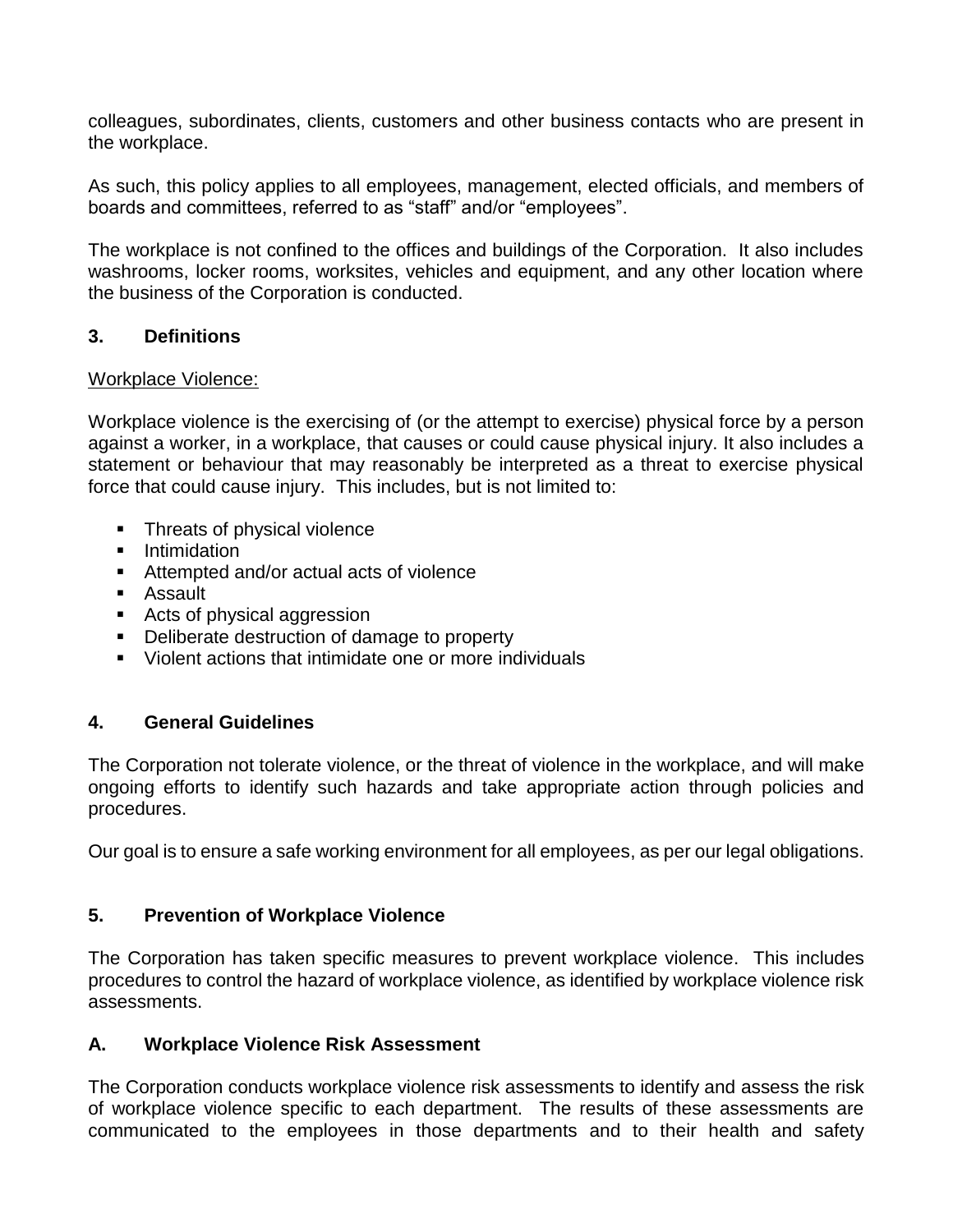representatives ("HSR"), or joint health and safety committees ("JHSC") in departments with a JHSC. When conducting these assessment, the Corporation considers the following factors:

- Circumstances specific to each workplace
- Circumstances specific to different roles within the organization
- Circumstances that would be common to similar workplaces

The Corporation will notify employees of the risk of violence specific to their work location, job or shift through their supervisors and general training programs. Employees are required to make their supervisors aware of risks that are not yet identified in our risk assessments.

### **B. Individuals with a History of Violence**

By law, The Corporation is obligated to warn employees of the identities and personal details of an individual with histories of violent behaviour where there is a risk of workplace violence being perpetrated by that person. Such information will only be provided where the employees concerned would reasonably be expected to encounter that person while at work, and where the risk of violence is likely to expose those employees to hazards in the workplace.

Confidentiality will be maintained to the greatest extent possible. Information relating to potentially violent individuals will be shared with employees on a need to know basis. Employees are required to maintain confidentiality when they become aware of this information.

## **C. Workplace Violence Awareness Training**

The Corporation requires its employees to take workplace violence awareness training. When management becomes aware of risks specific to your position, work location, or shift; you will be provided with further guidance and instruction.

#### **D. Domestic Violence**

The Corporation strives to respect the privacy of our employees and their personal lives. Its management does not intend to intrude on this privacy, but upon becoming aware of the risk of domestic violence affecting the workplace, the Corporation has a legal obligation to intervene in the interests of its workers.

The Corporation will fully support and assist our employees at risk of domestic violence in the workplace. Our zero-tolerance policy for workplace violence includes the risk of violence from current or former spouses/partners. This includes, but is not limited to:

- Actual or threatened physical violence or harm
- Assault (including sexual)
- **E** The risk of homicide
- Stalking
- Threats of harm or actual harm to others, including personal property

The Corporation is obligated to take every precaution necessary to protect the health and safety of a worker regarding domestic violence. This may require us to warn other employees of the